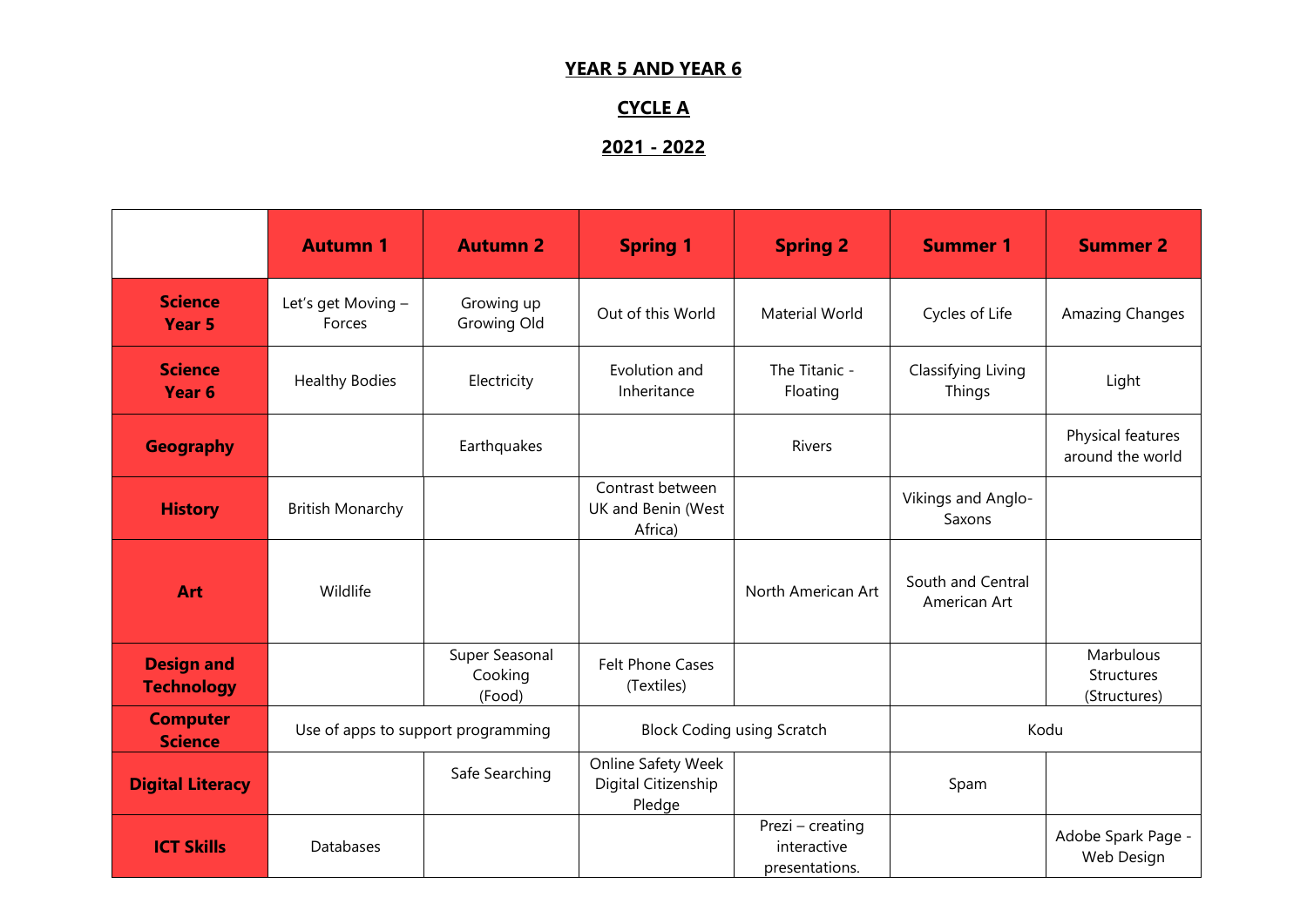| <b>Music</b>                     | Charanga - Living<br>on a Prayer<br>Genre - classic rock                                                                                                                                                                                                                                                                                                      | Christmas<br>performance | Charanga - Make<br>you Feel My Love<br>Genre - pop ballad                                                                                                                                                                                        | Charanga - Fresh<br>Prince of Bel Air<br>Genre - hip hop | Charanga - Dancing<br>in the Street<br>Genre - Motown                                                                                                                                                                                                  | Leavers singing<br>Optional<br>consolidation topic<br>from Charanga<br>'Rewind and Replay' |
|----------------------------------|---------------------------------------------------------------------------------------------------------------------------------------------------------------------------------------------------------------------------------------------------------------------------------------------------------------------------------------------------------------|--------------------------|--------------------------------------------------------------------------------------------------------------------------------------------------------------------------------------------------------------------------------------------------|----------------------------------------------------------|--------------------------------------------------------------------------------------------------------------------------------------------------------------------------------------------------------------------------------------------------------|--------------------------------------------------------------------------------------------|
| PE<br><b>Year 5</b>              | Gymnastics                                                                                                                                                                                                                                                                                                                                                    | Dance                    | Hockey                                                                                                                                                                                                                                           | Volleyball                                               | Rounders                                                                                                                                                                                                                                               | Athletics                                                                                  |
| <b>PE</b><br>Year 6              | Hockey                                                                                                                                                                                                                                                                                                                                                        | Gymnastics               | Volleyball                                                                                                                                                                                                                                       | Dance                                                    | Cricket                                                                                                                                                                                                                                                | Athletics                                                                                  |
| <b>Languages</b>                 | Visiting a French<br>Let's Go Shopping<br>Town                                                                                                                                                                                                                                                                                                                |                          | This is France                                                                                                                                                                                                                                   | All In A Day                                             | Review and Consolidation                                                                                                                                                                                                                               |                                                                                            |
| <b>PSHE</b><br><b>Year 5</b>     | <b>TEAM</b><br>(Together Everyone Achieves More)<br>Aim: Children develop the skills to<br>disagree respectfully and communicate<br>effectively when considering how their role<br>impacts others.                                                                                                                                                            |                          | <b>Aiming High</b><br>Aim: Children will explore their<br>achievements, challenges they might face<br>and the type of attitude which contribute<br>to success.                                                                                   |                                                          | <b>Diverse Britain</b><br>Aim: To enable children to identify how<br>they can make a positive contribution to<br>their community.                                                                                                                      |                                                                                            |
| <b>PSHE</b><br>Year <sub>6</sub> | <b>VIPs</b><br>Aim: Building on prior knowledge, children<br>consider conflicts within relationships as<br>well as secrets and dares, healthy and<br>unhealthy relationships.                                                                                                                                                                                 |                          | <b>Think Positive</b><br>Aim: Children continue to build on their<br>understanding of feelings and thoughts to<br>consider links between mindfulness and<br>good choices applied to life.                                                        |                                                          | <b>Respecting Rights</b><br>Aim: Children consider the concept that<br>we all make choices to live as rights-<br>respecting citizens. It aims to help<br>children explore the ideas of equality and<br>discrimination and the consequences of<br>both. |                                                                                            |
| <b>RSE</b><br>Year <sub>5</sub>  | <b>Be Yourself</b><br>Aim: Children to develop a positive view of<br>themselves and enable them to recognise<br>the importance of being proud of their<br>individuality. Children deepen their<br>understanding of a range of feelings and<br>apply these to change including transitions<br>between key stages, loss, separation,<br>divorce or bereavement. |                          | It's my Body<br>Aim: Children to learn how to take care of<br>their bodies independently focussing on<br>the importance of body image, sleep,<br>harmful substances. In addition, they will<br>look at how their body changes during<br>puberty. |                                                          | <b>Money Matters</b><br>Aim: Encourages children to think about<br>how money is used in the wider world. It<br>will explore financial risks and how to<br>avoid these.                                                                                 |                                                                                            |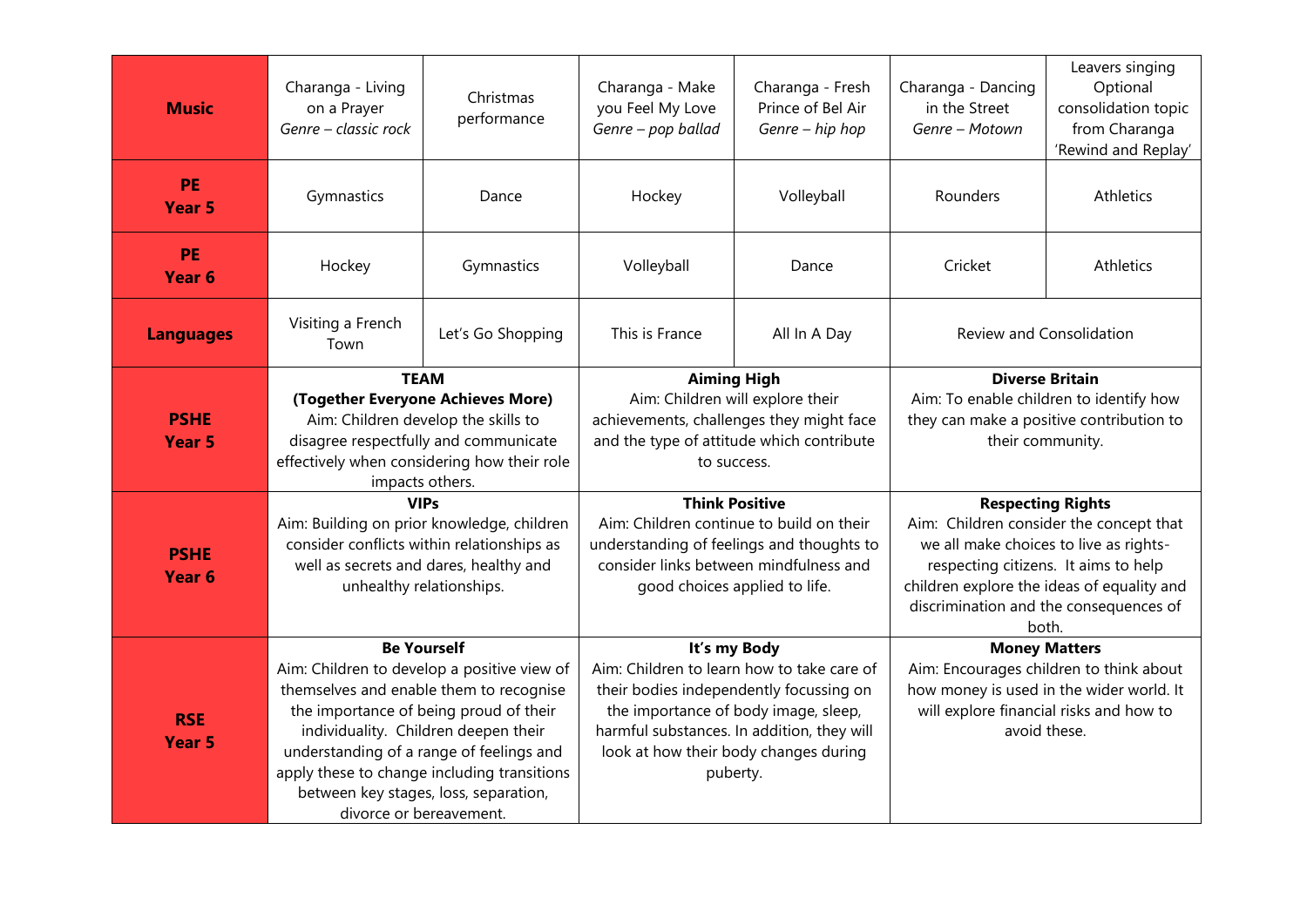| <b>RSE</b><br>Year <sub>6</sub> | <b>Growing Up</b><br>Aim: Building on prior knowledge, children<br>to develop an understanding of positive<br>body image and stereotypes. They will<br>also learn about different types of<br>relationship including sexual relationships<br>and health. |                                                                | <b>Safety First</b><br>Aim: Children will learn what to do in an<br>emergency, if they feel danger and how to<br>keep themselves safe with particular focus<br>on e-safety. |                                                                                        | <b>One World</b><br>Aim: Enable children to explore the ideas<br>of sustainability, the use of the earth's<br>natural resources and the harmful effects<br>of global warming. |                                                                                                                                                                |
|---------------------------------|----------------------------------------------------------------------------------------------------------------------------------------------------------------------------------------------------------------------------------------------------------|----------------------------------------------------------------|-----------------------------------------------------------------------------------------------------------------------------------------------------------------------------|----------------------------------------------------------------------------------------|-------------------------------------------------------------------------------------------------------------------------------------------------------------------------------|----------------------------------------------------------------------------------------------------------------------------------------------------------------|
| <b>RE</b><br>(Agreed Syllabus)  | What can we find<br>out about a local<br>Muslim community?                                                                                                                                                                                               | What do the<br>gospels tell us<br>about the birth of<br>Jesus? | How and why do<br>people care about<br>the environment?                                                                                                                     | Why are Good<br>Friday and Easter<br>Day the most<br>important days for<br>Christians? | What can we learn<br>about religious<br>diversity in our<br>area? /<br>What do Christians<br>believe about God?                                                               | <b>YEAR 5</b><br>Why do people use<br>rituals today?<br><b>YEAR 6 (Statutory</b><br><b>Bridging Unit)</b><br>So, what do we now<br>know about<br>Christianity? |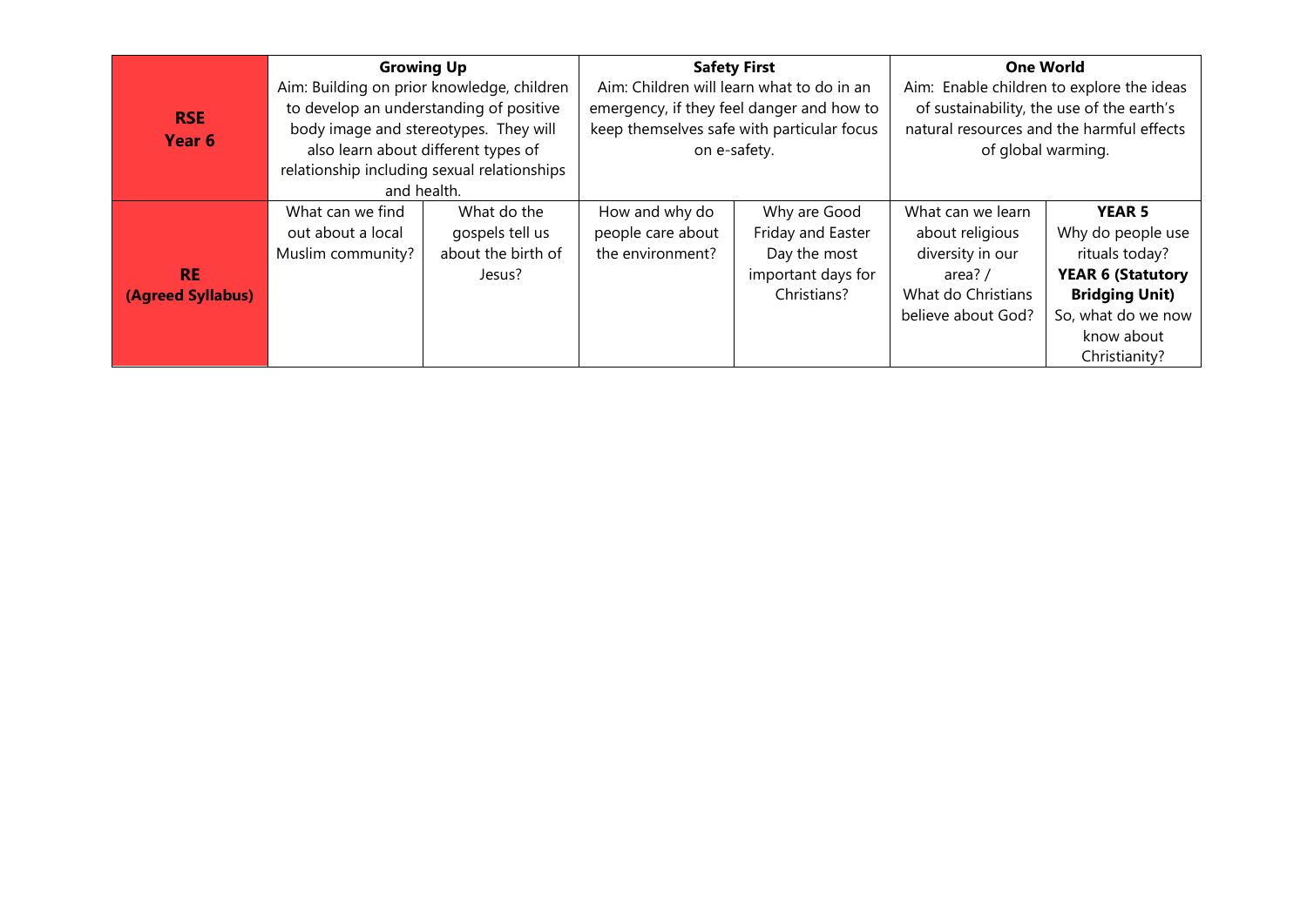#### **YEAR 5 AND YEAR 6**

### **CYCLE B**

### **2022 - 2023**

|                                        | <b>Autumn 1</b>                         | <b>Autumn 2</b>               | <b>Spring 1</b>                                                 | <b>Spring 2</b>                  | <b>Summer 1</b>                                        | <b>Summer 2</b>                                                     |
|----------------------------------------|-----------------------------------------|-------------------------------|-----------------------------------------------------------------|----------------------------------|--------------------------------------------------------|---------------------------------------------------------------------|
| <b>Science</b><br>Year 5               | Let's get Moving -<br>Forces            | Growing up<br>Growing Old     | Out of this World                                               | <b>Material World</b>            | Cycles of Life                                         | Amazing Changes                                                     |
| <b>Science</b><br>Year 6               | <b>Healthy Bodies</b>                   | Electricity                   | Evolution and<br>Inheritance                                    | The Titanic -<br>Floating        | Classifying Living<br>Things                           | Light                                                               |
| <b>Geography</b>                       |                                         | Local Area<br>Fieldwork Study |                                                                 | In-depth study of<br>Brazil      | Mapping Skills / Digimaps                              |                                                                     |
| <b>History</b>                         | How did the<br>Victorians change<br>us? |                               | Local History<br>(Mining / History of<br>Durham<br>Marketplace) |                                  | World War 2                                            |                                                                     |
| <b>Art and Design</b>                  | <b>Plants and Flowers</b>               |                               | Seaside                                                         |                                  | European Art                                           |                                                                     |
| <b>Design and</b><br><b>Technology</b> |                                         | Global Food<br>(Food)         |                                                                 | Automata Animals<br>(Mechanisms) |                                                        | Programming<br>Adventures<br>(Functional<br>Product/Floor<br>Robot) |
| <b>Computer</b><br><b>Science</b>      | Kodu - exploration                      |                               | Using Kodu for a purpose - writing<br>algorithms, debugging etc |                                  | Application of programming skills to other<br>software |                                                                     |
| <b>Digital Literacy</b>                | Creating safe<br>passwords              |                               | Online Safety Week<br>Digital Citizenship<br>Pledge             |                                  | Using search<br>engines                                |                                                                     |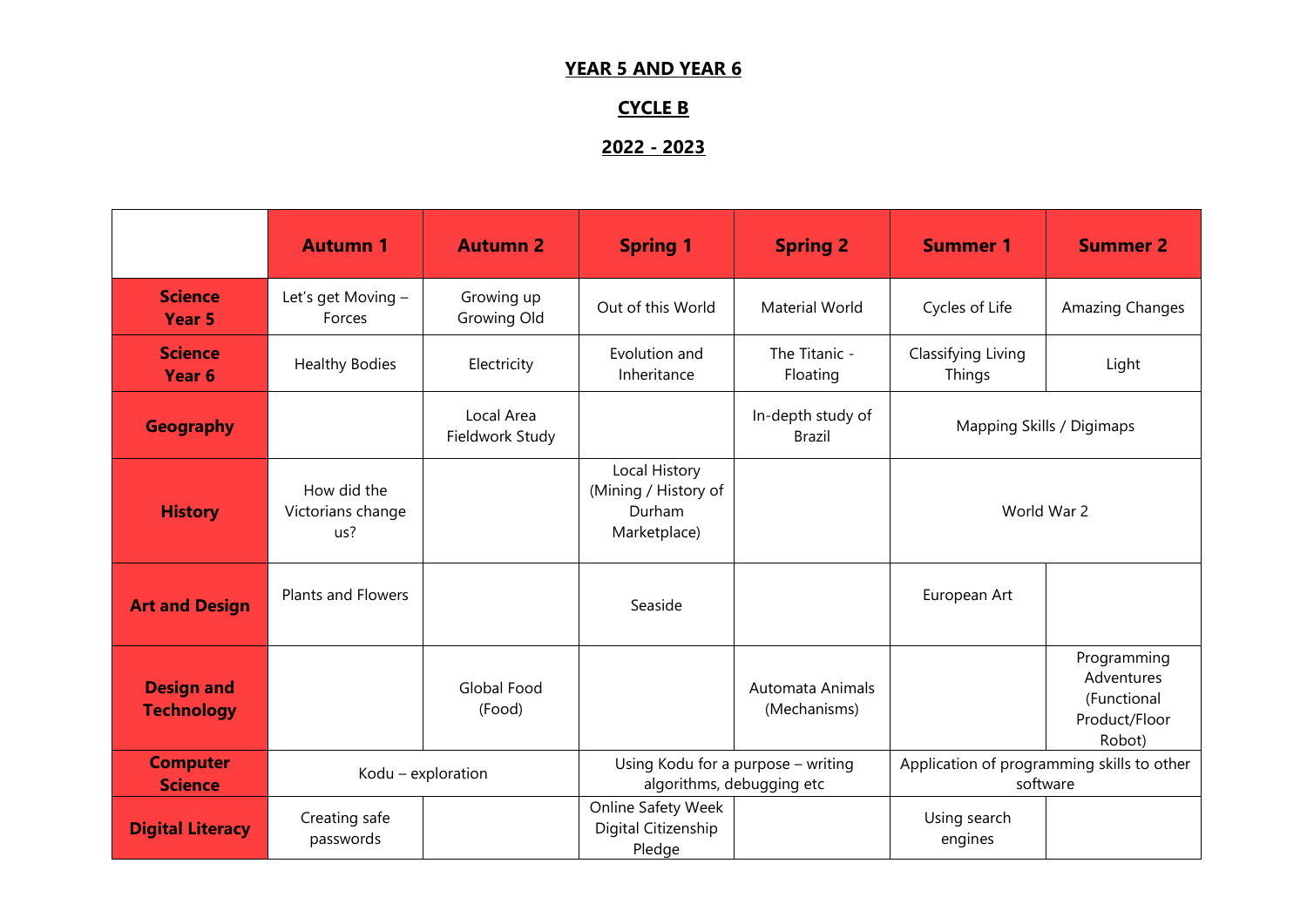| <b>ICT</b>                     |                                                                                                                                                                                                                                                                                                                                                               | PowerPoint-<br>sequencing and<br>animations |                                                                                                                                                                                                                                                  | Use of word<br>documents                         |                                                                                                                                                                                                                                             | Databases-<br>population of 2<br>comparison<br>locations                                   |
|--------------------------------|---------------------------------------------------------------------------------------------------------------------------------------------------------------------------------------------------------------------------------------------------------------------------------------------------------------------------------------------------------------|---------------------------------------------|--------------------------------------------------------------------------------------------------------------------------------------------------------------------------------------------------------------------------------------------------|--------------------------------------------------|---------------------------------------------------------------------------------------------------------------------------------------------------------------------------------------------------------------------------------------------|--------------------------------------------------------------------------------------------|
| <b>Music</b>                   | Charanga - Happy<br>Genre - Pop                                                                                                                                                                                                                                                                                                                               | Christmas<br>performance                    | Charanga - A New<br>Year Carol<br>Genre - Classical                                                                                                                                                                                              | Charanga - You've<br>Got a Friend<br>Genre - Pop | Charanga - Music<br>and Me (Identity in<br>Music)<br>Focus on Research                                                                                                                                                                      | Leavers singing<br>Optional<br>consolidation topic<br>from Charanga<br>'Rewind and Replay' |
| <b>PE</b><br>Year <sub>5</sub> | Handball                                                                                                                                                                                                                                                                                                                                                      | Yoga                                        | Dance                                                                                                                                                                                                                                            | Badminton                                        | Fitness                                                                                                                                                                                                                                     | Rounders                                                                                   |
| <b>PE</b><br>Year 6            | Handball                                                                                                                                                                                                                                                                                                                                                      | Yoga                                        | Dance                                                                                                                                                                                                                                            | Badminton                                        | Fitness                                                                                                                                                                                                                                     | Rounders                                                                                   |
| <b>Languages</b>               | Getting to know<br>you                                                                                                                                                                                                                                                                                                                                        | All About Ourselves                         | That's Tasty                                                                                                                                                                                                                                     | Family and Friends                               | School life                                                                                                                                                                                                                                 | <b>Time Traveller</b>                                                                      |
| <b>PSHE</b><br>Year 5          | <b>TEAM</b><br>(Together Everyone Achieves More)<br>Aim: Children develop the skills to disagree<br>respectfully and communicate effectively<br>when considering how their role impacts<br>others.                                                                                                                                                            |                                             | <b>Aiming High</b><br>Aim: Children will explore their<br>achievements, challenges they might face<br>and the type of attitude which contribute<br>to success.                                                                                   |                                                  | <b>Diverse Britain</b><br>Aim: To enable children to identify how<br>they can make a positive contribution to<br>their community.                                                                                                           |                                                                                            |
| <b>PSHE</b><br>Year 6          | <b>VIPs</b><br>Aim: Building on prior knowledge, children<br>consider conflicts within relationships as<br>well as secrets and dares, healthy and<br>unhealthy relationships.                                                                                                                                                                                 |                                             | <b>Think Positive</b><br>Aim: Children continue to build on their<br>understanding of feelings and thoughts to<br>consider links between mindfulness and<br>good choices applied to life.                                                        |                                                  | <b>Respecting Rights</b><br>Aim: Children consider the concept that<br>we all make choices to live as rights-<br>respecting citizens. It aims to help<br>children explore the ideas of equality and<br>discrimination and the consequences. |                                                                                            |
| <b>RSE</b><br>Year 5           | <b>Be Yourself</b><br>Aim: Children to develop a positive view of<br>themselves and enable them to recognise<br>the importance of being proud of their<br>individuality. Children deepen their<br>understanding of a range of feelings and<br>apply these to change including transitions<br>between key stages, loss, separation,<br>divorce or bereavement. |                                             | It's my Body<br>Aim: Children to learn how to take care of<br>their bodies independently focussing on<br>the importance of body image, sleep,<br>harmful substances. In addition, they will<br>look at how their body changes during<br>puberty. |                                                  | <b>Money Matters</b><br>Aim: Encourages children to think about<br>how money is used in the wider world. It<br>will explore financial risks and how to<br>avoid these.                                                                      |                                                                                            |